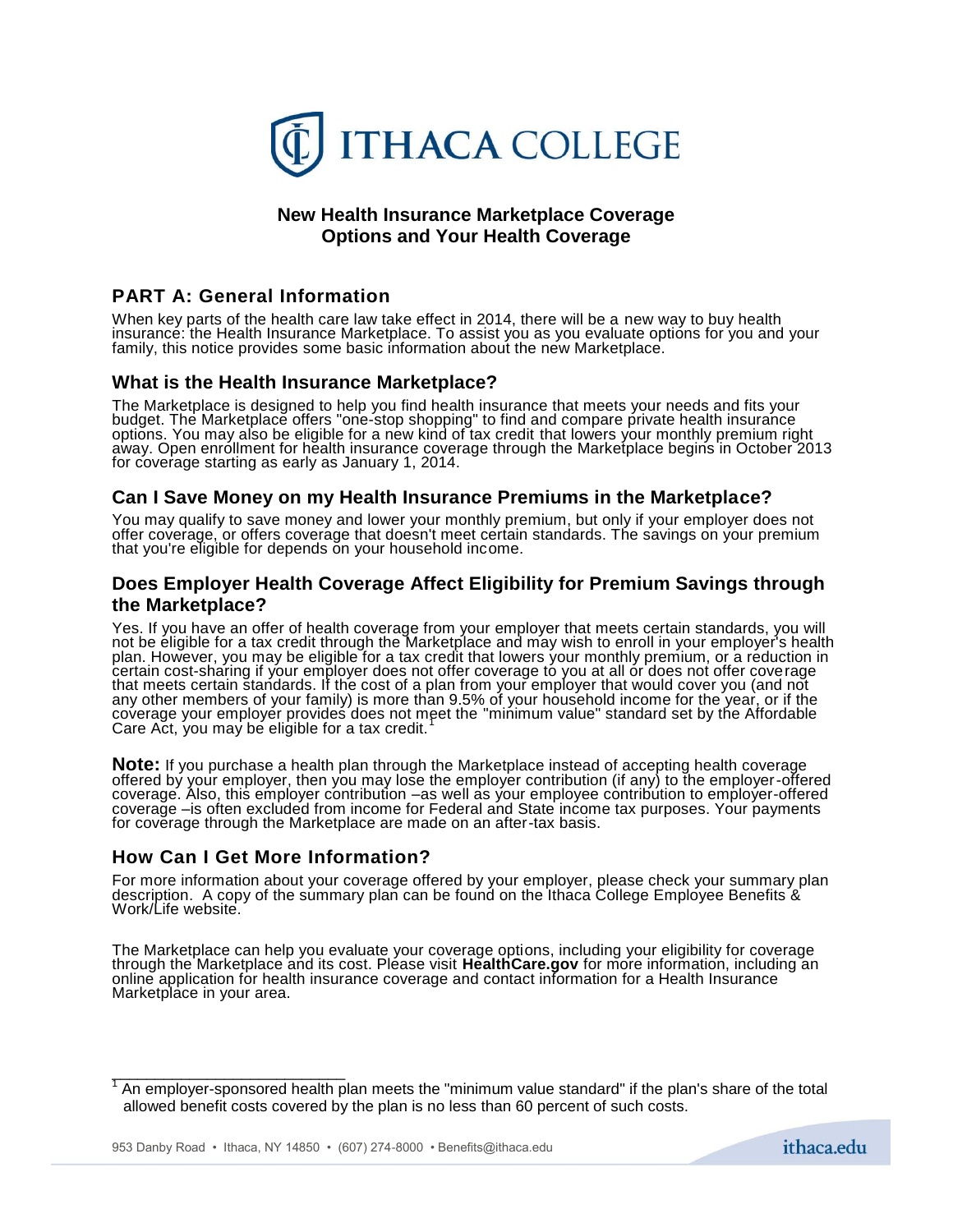## **PART B: Information About Health Coverage Offered by Your Employer**

This section contains information about any health coverage offered by your employer. If you decide to complete an application for coverage in the Marketplace, you will be asked to provide this information. This information is numbered to correspond to the Marketplace application.

| 3. Employer name                                                   |                     |            | 4. Employer Identification Number |             |
|--------------------------------------------------------------------|---------------------|------------|-----------------------------------|-------------|
| Ithaca College                                                     |                     |            | (EIN)                             |             |
|                                                                    |                     | 15-0532204 |                                   |             |
| 5. Employer address                                                |                     |            | 6. Employer phone number          |             |
| 953 Danby Road                                                     |                     |            | 607-274-8000                      |             |
| 7. City                                                            |                     |            | 8. State                          | 9. ZIP code |
| Ithaca                                                             |                     | <b>NY</b>  |                                   | 14850       |
| 10. Who can we contact about employee health coverage at this job? |                     |            |                                   |             |
| Cheryl Thomason, Director Employee Benefits & Work/Life            |                     |            |                                   |             |
| 11. Phone number (if different from                                | 12. Email address   |            |                                   |             |
| above)                                                             | Benefits@ithaca.edu |            |                                   |             |

Here is some basic information about health coverage offered by this employer: As your employer, we offer a health plan to:

|       | All employees.                                                                                                                                                                                              |
|-------|-------------------------------------------------------------------------------------------------------------------------------------------------------------------------------------------------------------|
|       | Some employees. Eligible employees are:                                                                                                                                                                     |
|       | Benefit Eligible employees. Defined as:                                                                                                                                                                     |
|       | Faculty are required to teach at least seven (7) credit hours both semesters or a total of at least<br>Fourteen (14) credit hours during any academic year (August 16 – May 31).                            |
|       | Staff and Administrators are required to work at least 1,000 hours or more per fiscal year<br>(June $1 -$ May 31)                                                                                           |
|       |                                                                                                                                                                                                             |
|       | With respect to dependents:                                                                                                                                                                                 |
| X     | We do offer coverage. Eligible dependents are:                                                                                                                                                              |
|       | Wife or husband<br>Qualified Domestic Partner (same sex)                                                                                                                                                    |
|       | Children who are under the age of 26 (natural, step, adopted, and/or any other child you support who<br>lives with you in a parent-child relationship.)                                                     |
|       | We do not offer coverage.                                                                                                                                                                                   |
|       |                                                                                                                                                                                                             |
|       | If checked, this coverage meets the minimum value standard, and the cost of this coverage to you is<br>intended to be affordable, based on employee wages.                                                  |
| $***$ | Even if your employer intends your coverage to be affordable, you may still be eligible for a premium<br>discount through the Marketplace. The Marketplace will use your bousehold income, along with other |

\*\* Even if your employer intends your coverage to be affordable, you may still be eligible for a premium discount through the Marketplace. The Marketplace will use your household income, along with other factors, to determine whether you may be eligible for a premium discount. If, for example, your wages vary from week to week (perhaps you are an hourly employee or you work on a commission basis), if yóu are newly employed mid-yeár, or if you have other income losses, you may still qualify for a  $\,$ premium discount.

ithaca.edu